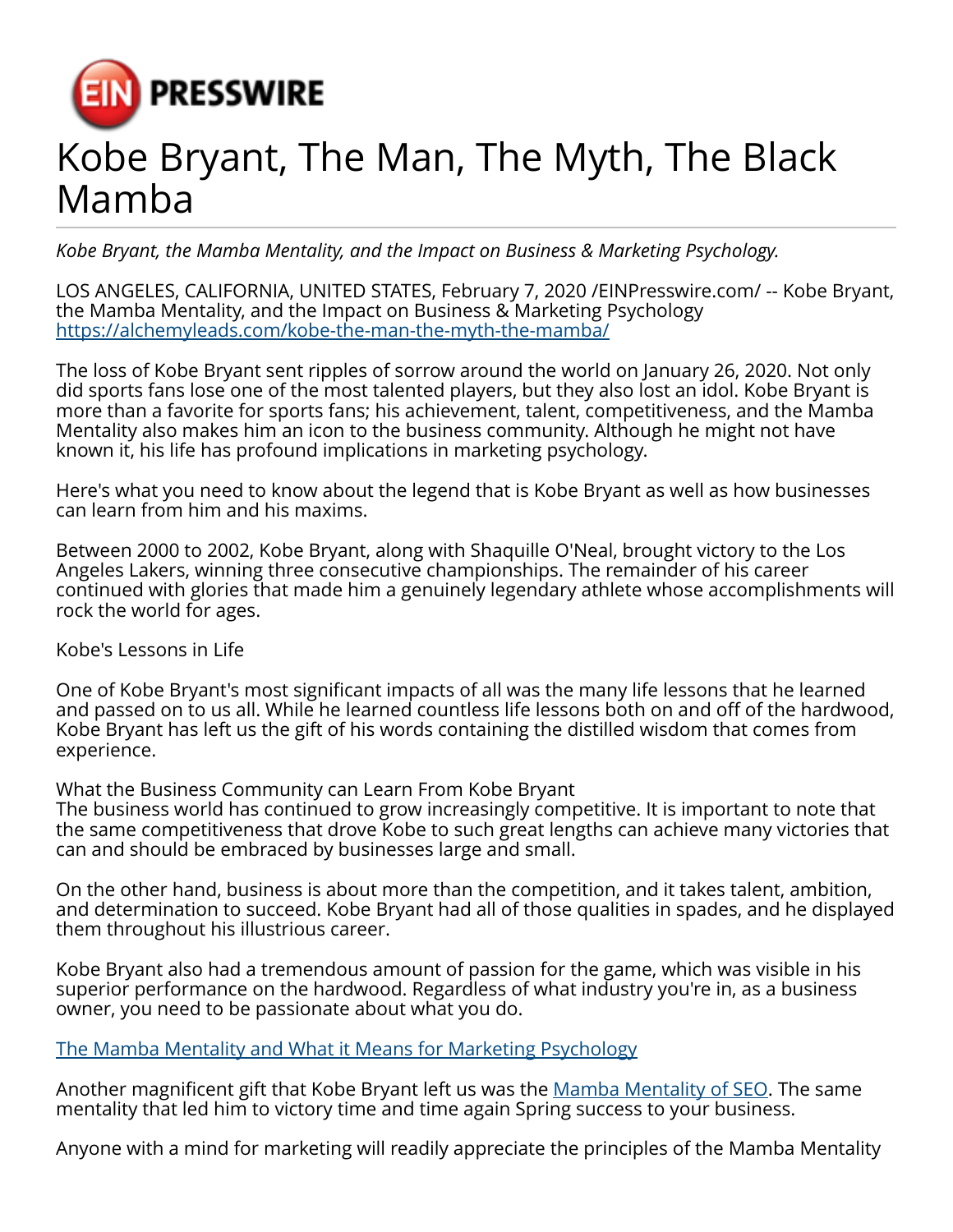as it relates to marketing psychology. The values of the Mamba Mentality are fluid. They transcend the world of sports as they should apply to business and marketing psychology.

Whether it's being channeled for athletics or marketing, when you embrace the Mamba Mentality, victory is assured.

Before delving into some of the most important maxims of the Mamba Mentality, let's explore what the persona of the Black Mamba meant to Kobe Bryant and how it relates to business.

The Black Mamba is a persona that Kobe Bryant developed to separate his professional life from his personal life. The persona helped him in countless ways. It helped him shed his challenges and focus on his professional performance each time he stepped onto the hardwood.

Anyone in business or the marketing field can benefit from the kind of focus he employed in embracing his alter ego of the Black Mamba. It serves to remind us all to leave our problems at the door and to give it our all when we come to work. While we all have challenges in our personal lives, we must prevent those challenges from affecting performance and productivity at the workplace.

Another lesson to take to heart in any significant business decision in Kobe Bryant's beautifully concise explanation of the Mamba Mentality; He explained that it's about shedding one's fear of what people might say or if they'll be disappointed and focusing on being in the moment.

For business professionals in today's politically charged and extra sensitive market, those words carry an especially profound impact. If you spend too much time and energy worrying about who and how an ad or business decision is going to offend people, you'll move too slow and lose your momentum. Focus on the moment, seize the moment, be the moment, and to hell with everything else. That's the Mamba Mentality in a nutshell, and businesses would do well to embrace it if they want to rise above the competition.

In this market, you have to act smart and act fast, but above all, you have to be bold. If you want to succeed in business, you have to strike like the Black Mamba would on the hardwood.

Kobe Bryant Quotes to Make Your Business a Winner

Although he was referring to sports in the following quotes, businesses can channel his wisdom to drive performance through the roof. Here are some of the most inspiring and applicable Kobe Bryant quotes that companies can and should embrace.

As a business, you might be tempted to mimic larger, more well-known brands, but that's a mistake. You don't want to be like the business down the street; the key is to build your own unique brand that brings its own value to the table.

"Winning takes precedence over. There's no gray area. No almosts."

This is something that every decision-maker in business should take to heart. The competitive spirit is at the heart of any successful business. You have to go for the throat and play to win or don't play at all.

"If you're afraid to fail, then you're probably going to fail."

"Great things come from hard work and perseverance. No Excuses."

"I'm reflective only in the sense that I learn to move forward. I reflect with a purpose."

Let's leave you with this final quote, a true Kobe-ism that epitomizes the legendary Black Mamba and his mythical mindset.

"I'm chasing perfection." Kobe Bryant